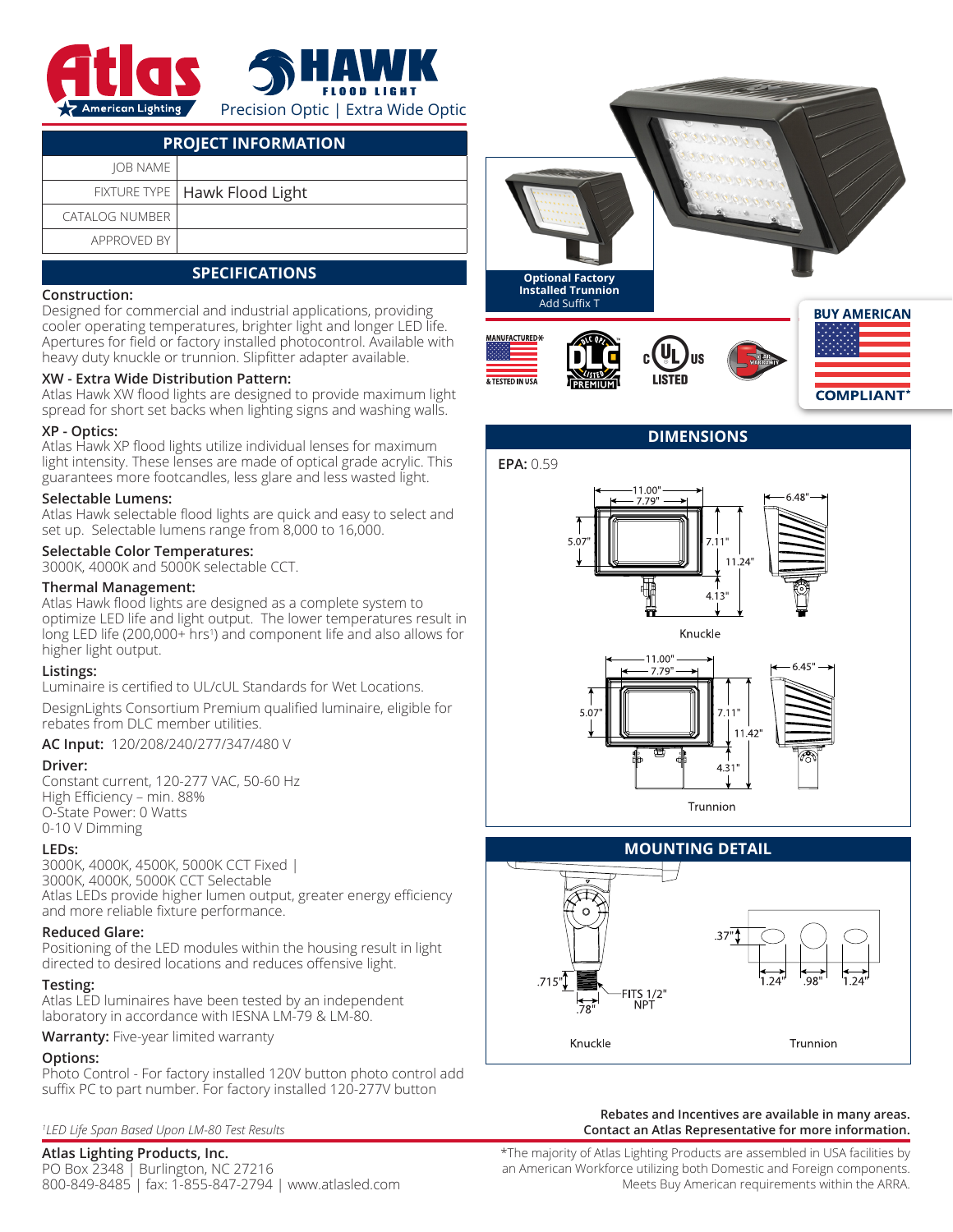





# **ORDERING INFORMATION**

|                                 |                                   | XP <sub>6</sub>                                                               | 8-16L                                                                                                                                               |                                                                                                                  |                                                                                                                                                    |                                          |                                                                                  |                                                     |
|---------------------------------|-----------------------------------|-------------------------------------------------------------------------------|-----------------------------------------------------------------------------------------------------------------------------------------------------|------------------------------------------------------------------------------------------------------------------|----------------------------------------------------------------------------------------------------------------------------------------------------|------------------------------------------|----------------------------------------------------------------------------------|-----------------------------------------------------|
| <b>PRODUCT</b><br><b>SERIES</b> | <b>SELECTABLE</b>                 | <b>OPTICS</b>                                                                 | <b>LUMEN</b><br><b>PACKAGE</b>                                                                                                                      | <b>COLOR TEMP.</b>                                                                                               | <b>CONTROLS</b>                                                                                                                                    | <b>VOLTAGE</b>                           | <b>FIXTURE COLOR</b>                                                             | <b>OPTIONS</b>                                      |
| $H = Hawk$<br>Flood Light       | blank = Fixed<br>$S = Selectable$ | $ XW $ = Extra Wide<br>NEMA 7x7<br>$ XP6 = Precision$<br>Optics (NEMA<br>6x6) | 8L = 8.000 Lumens<br>Fixed<br>$12L = 12,000$<br>Lumens Fixed<br>$16L = 16,000$<br>Lumens Fixed<br>$ 8-16L = 8,000 -$<br>16,000 Lumens<br>Selectable | $blank =$<br>Selectable<br>3000K,<br>4000K,<br>5000K<br>$3K = 3000K$<br> 4K = 4000K<br>45K = 4500K<br>5K = 5000K | Blank =<br>Dimming $(0-10V)$<br>$PC = 120V$<br>Photocontrol<br>$PM = 120-277V$<br>Photocontrol<br>$PR = Photo$<br>Receptacle*<br>*Must use adapter | $Blank =$<br>120-277<br>$4 =$<br>347/480 | Blank = Bronze<br>$WT = White*$<br>$BK = Black*$<br>$SL = Silver^*$<br>*optional | blank = Knuckle<br>Mount<br>$T = Trunnion$<br>Mount |

#### **PERFORMANCE DATA FIXED** UNIT | CRI 3000K CCT  $\begin{array}{|c|c|c|c|c|c|} \hline \end{array}$  4000K CCT 4500K CCT  $\begin{array}{|c|c|c|c|c|c|c|c|} \hline \end{array}$  5000K CCT WATTS REPLACES DELIVERED | EFFICACY | DELIVERED | EFFICACY | DELIVERED | EFFICACY | DELIVERED | EFFICACY | '''''' | UP TO LUMENS EFFICACY (LPW) DELIVERED LUMENS EFFICACY (LPW) DELIVERED LUMENS EFFICACY (LPW) DELIVERED LUMENS EFFICACY (LPW) **XP - Precision Optic Flood Light** HXP68L | 70 | 8,654 | 140 | 9,047 | 146 | 8,871 | 143 | 8,871 | 143 | 62 | 175W $\,$ MH HXP612L | 70 | 12,224 | 130 | 12,779 | 136 | 12,530 | 133 | 12,530 | 133 | 94 | 250W MH HXP616L | 70 | 15,010 | 119 | 15,691 | 127 | 15,386 | 127 | 15,386 | 127 | 126 | 400W MH **XW - Extra Wide Flood Light** HXW8L | 70 | 9,267 | 150 | 9,711 | 157 | 9,267 | 150 | 9,366 | 152 | 62 | 175W $\,$ MH $\,$ HXW12L | 70 | 12,991 | 139 | 13,613 | 145 | 12,991 | 139 | 13,129 | 140 | 94 | 250W MH HXW16L | 70 | 16,456 | 130 | 17,244 | 137 | 16,456 | 130 | 16,631 | 132 | 126 | 400W MH

| <b>SELECTABLE</b>                |            |                                   |                |                                   |                      |                                   |                |              |                 |
|----------------------------------|------------|-----------------------------------|----------------|-----------------------------------|----------------------|-----------------------------------|----------------|--------------|-----------------|
| <b>UNIT</b>                      | <b>CRI</b> | Selectable 3000K CCT              |                |                                   | Selectable 4000K CCT | Selectable 5000K CCT              |                |              | <b>REPLACES</b> |
|                                  |            | <b>DELIVERED</b><br><b>LUMENS</b> | EFFICACY (LPW) | <b>DELIVERED</b><br><b>LUMENS</b> | EFFICACY (LPW)       | <b>DELIVERED</b><br><b>LUMENS</b> | EFFICACY (LPW) | <b>WATTS</b> | UP TO           |
| XP - Precision Optic Flood Light |            |                                   |                |                                   |                      |                                   |                |              |                 |
| <b>HSXP68-16L</b>                | 70         | 8,445                             | 137            | 9,178                             | 149                  | 8.749                             | 142            | 62           |                 |
|                                  | 70         | 12,144                            | 130            | 13,198                            | 141                  | 12,581                            | 135            | 93           | 400W MH         |
|                                  | 70         | 15,170                            | 120            | 16,487                            | 138                  | 15,716                            | 124            | 127          |                 |
| XW - Extra Wide Flood Light      |            |                                   |                |                                   |                      |                                   |                |              |                 |
| HSXW8-16L                        | 70         | 9,052                             | 146            | 9,945                             | 161                  | 9,322                             | 151            | 62           |                 |
|                                  | 70         | 13,166                            | 141            | 14,465                            | 155                  | 13,559                            | 14             | 94           | 400W MH         |
|                                  | 70         | 16,551                            | 131            | 18,184                            | 152                  | 17,045                            | 135            | 126          |                 |